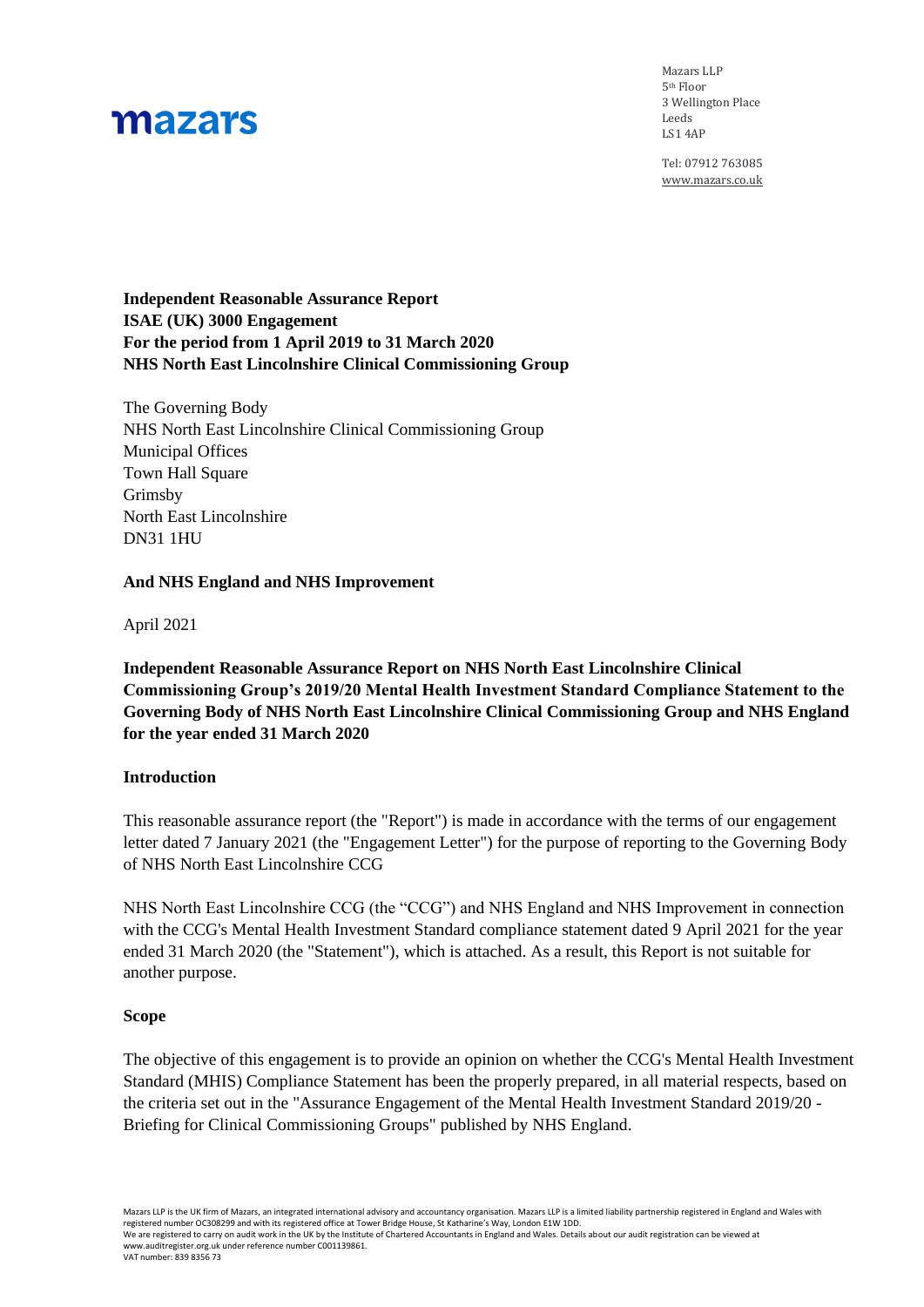The planning guidance for 2019/20 issued by NHS England and NHS Improvement stated that: "CCGs must continue to increase investment in mental health services, in line with the Mental Health Investment Standard (MHIS). For 2019/20 the standard requires CCGs to increase spend by at least their overall programme allocation growth plus an additional percentage increment to reflect the additional mental health funding included in CCG allocations for 2019/20…… in every case will be subject to independent auditor review."

Each CCG is required to publish a statement after the end of the financial year to state whether they consider that they have met their obligations with regard to the MHIS (the "Statement"). The format and content of the Statement should be in line with the specified wording in the Assurance Engagement of the Mental Health Investment Standard 2019/20 - Briefing for Clinical Commissions Groups (the "Guidance") issued by NHS England and NHS Improvement.

### **Responsibilities of the CCG**

The CCG's Accountable Officer is responsible for the preparation of the Statement for the year ended 31 March 2020 and for the completeness and accuracy of the accounting records and calculations (the "Relevant Information") that forms the basis for the preparation of the Statement. This includes the design, implementation and maintenance of internal controls relevant to the preparation of the Statement to ensure that mental health expenditure is correctly classified and included in the calculations and that the Statement is free from material misstatement, whether due to fraud or error.

### **Relevant Information to be used in the preparation of the Statement**

The relevant information to be used in the preparation of the Statement is set out in the guidance. This includes:

- Total expenditure on mental health in the year ended 31 March 2020, which is consistent with the definitions used for programme budgeting, as set out in the guidance
- The CCG's target spend for the year, as confirmed by NHS England and NHS Improvement.

The guidance sets out what constitutes eligible mental health expenditure for the purpose of the MHIS and the Statement.

The CCG's Accountable Officer was required to provide us with:

- access to all information of which management is aware that is relevant to the preparation of the Statement, including procuring any such records held by a third party so they were made available to us;
- additional information that we requested from management for the purpose of the engagement; and
- unrestricted access to persons within the CCG from whom we determined it necessary to obtain evidence.

### **Our responsibility**

Our responsibilities are to express a conclusion on the accompanying Statement. We conducted our engagement in accordance with UK Standard on Assurance Engagements (ISAE (UK) 3000)), Assurance engagements other than audits or reviews of historical financial information. ISAE (UK) 3000 requires us to form an opinion as to whether the Statement has been properly prepared, in all material respects, in accordance with the criteria set out in the guidance.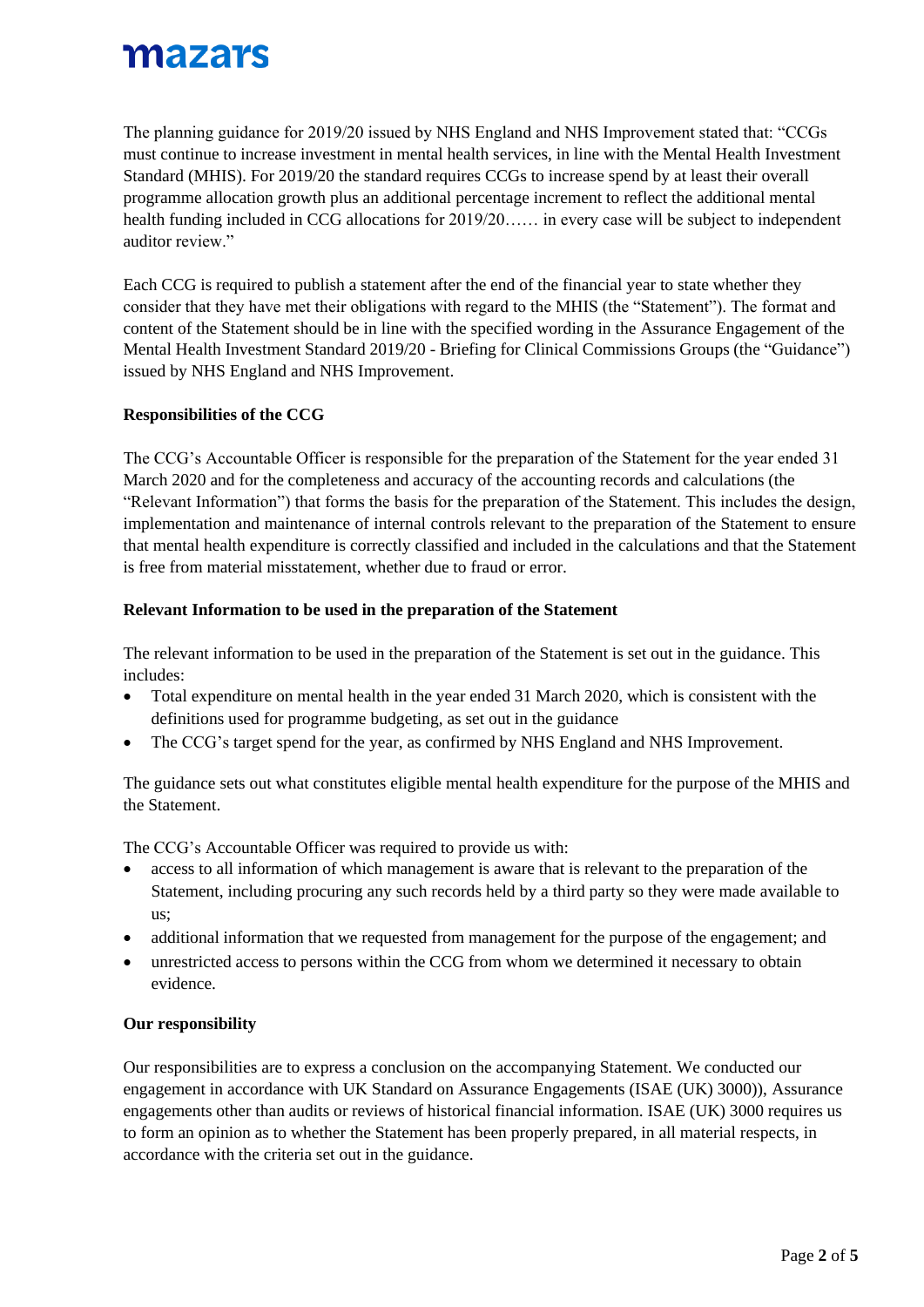We apply International Standard on Quality Control 1 and accordingly maintain a comprehensive system of quality control including documented policies and procedures regarding compliance with ethical requirements, professional standards and applicable legal and regulatory requirements.

We have complied with the independence and other ethical requirements of the Code of Ethics for Professional Accountants issued by the International Ethics Standards Board for Accountants which is founded on fundamental principles of integrity, objectivity, professional competence and due care, confidentiality and professional behaviour.

For the purpose of the engagement we have been provided by the CCG with a copy of their draft MHIS compliance statement showing the CCG's eligible MHIS expenditure and its target spend for 2019/20, together with a more detailed expenditure summary. The Accountable Officer of the CCG remain solely responsible for the Statement.

We performed a reasonable assurance engagement as defined in ISAE (UK) 3000. The objective of a reasonable assurance engagement is to perform such procedures [on a sample basis] as to obtain information and explanations which we consider necessary in order to provide us with sufficient appropriate evidence to express a positive conclusion on the Statement.

A reasonable assurance engagement in accordance with ISAE (UK) 3000 involves performing procedures to obtain evidence about the fairness of the MHIS Compliance Statement. The nature, timing and extent of procedures selected depend on our judgement, including the risk of material misstatements, whether due to fraud or error, in the MHIS Statement of Compliance. In making those risk assessments, we considered:

- the CCG's method of compilation of the Mental Health Investment Standard Compliance Statement and the headline calculations on which it is based; and
- the internal controls applied by the CCG over the preparation of the statement and the headline calculations and the design of those controls relevant to the engagement to determine whether they have been implemented.

Our reasonable assurance engagement included:

- Verifying that the total 2019/20 spend is equal or above the target spend as provided by NHS England.
- Carrying out sample testing on the mental health expenditure included in the headline calculations and supporting schedules to check whether it meets the definition of mental health expenditure properly incurred as set out in the relevant Group Accounting Manual and Guidance.
- Verifying the factual accuracy of the MHIS Compliance Statement based on work undertaken.
- Obtaining and considering written representations from the CCG, including:
	- o that the CCG has provided us with all the information relevant to the engagement.
	- o confirmation that the CCG's measurement of the underlying subject matter against the applicable criteria and its preparation of the headline calculation on which the statement is based, including confirmation that all relevant matters are included in the Mental Health Investment Standard Compliance Statement and supporting calculations.

We have examined the records of the CCG, performing such procedures on a sample basis so as to obtain information and explanations which we considered necessary having regard to the guidance issued by NHS England and NHS Improvement and received such explanations from the management of the CCG in order to provide us with sufficient appropriate evidence to form our conclusion on the Statement.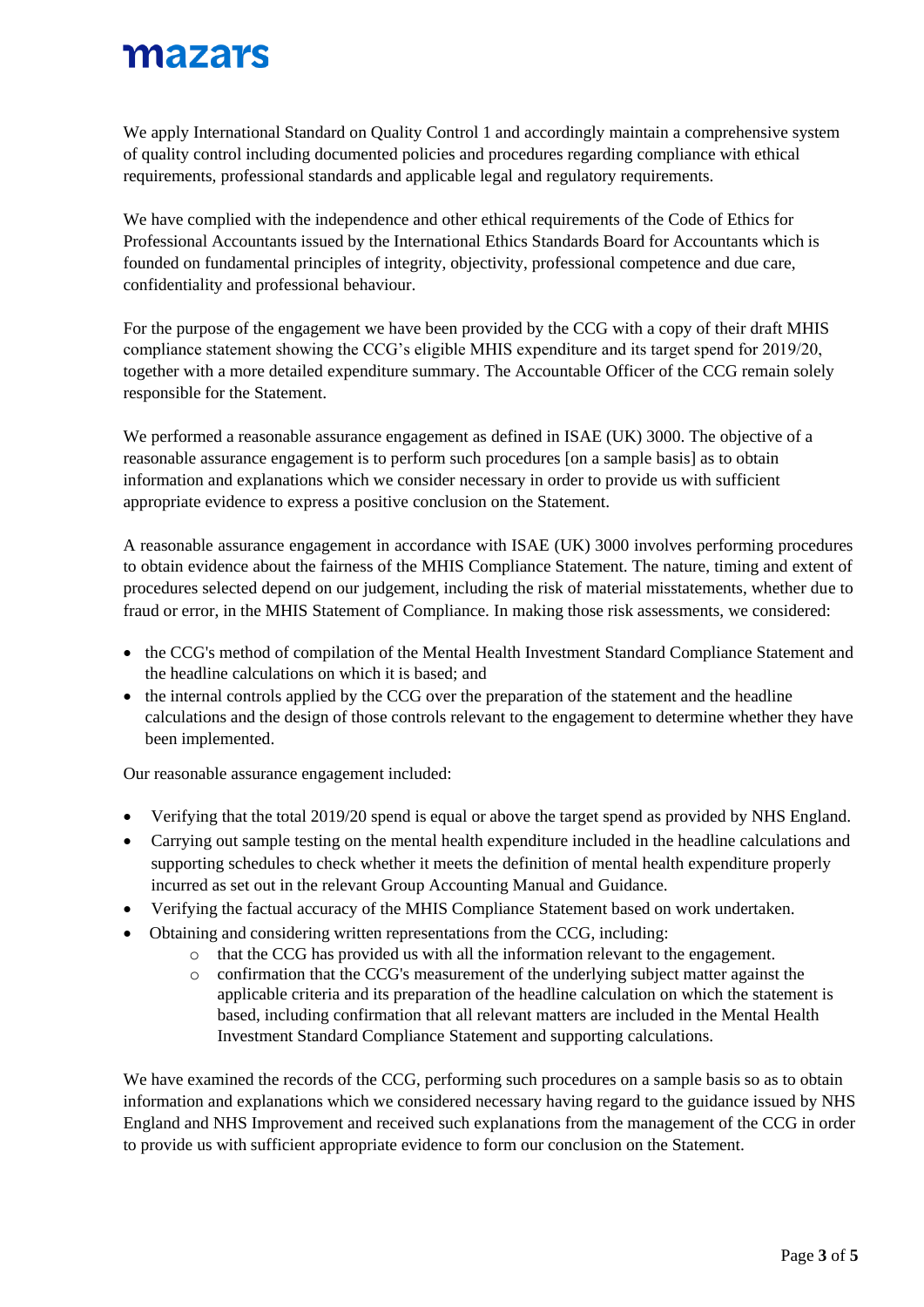The scope of our testing covered the total MHIS expenditure included in the Statement only and does not cover the reporting of spend against individual service lines in the expenditure summary. Our work was directed to those matters which, in our view, materially affect the Statement and was not directed to the discovery of errors or misstatements that we consider to be immaterial. Whilst we perform our work with reasonable skill and care, it should not be relied upon to disclose all misstatements, fraud or errors that might exist.

### **Inherent limitations**

Our objectives are to obtain reasonable assurance about whether the CCG's Mental Health Investment Standard Statement of Compliance for the period ended 31 March 2020 is properly prepared, in all material respects, based on the criteria set out in the "Assurance Engagement of the Mental Health Investment Standard 2019/20 - Briefing for Clinical Commissioning Groups" published by NHS England.

Reasonable assurance is a high level of assurance, but is not a guarantee that a review conducted in accordance with the ISAE (UK) 3000 standard will always detect a material misstatement when it exists.

Misstatements can arise from fraud or error and are considered material if, individually or in the aggregate, they could reasonably be expected to influence the economic decisions of users taken on the basis of the MHIS Statement of Compliance.

Our testing on the mental health expenditure included in the headline calculations and supporting schedules was done on a sample basis.

Our audit work on the financial statements of the CCG is carried out in accordance with our statutory obligations and is subject to separate terms and conditions. This engagement will not be treated as having any effect on our separate duties and responsibilities as the CCG's external auditors. Our audit report on the financial statements is intended for the sole benefit of the members of the Governing Body of the CCG, as a body, in accordance with Part 5 of the Local Audit and Accountability Act 2014. Our audit work has been undertaken so that we might state to the members of the Governing Body of the CCG those matters we are required to state to them in an auditor's report and for no other purpose. Our audits of the CCG's financial statements are not planned or conducted to address or reflect matters in which anyone other than such members of the Governing Body of the CCG, as a body, may be interested for such purpose. In these circumstances, to the fullest extent permitted by law, we do not accept or assume any responsibility to anyone other than the CCG and the members of the Governing Body of the CCG, as a body, for our audit work, for our audit reports, or for the opinions we have formed in respect of those audits.

To the fullest extent permitted by law we do not and will not, by virtue of our reports or otherwise, assume or accept any duty of care or liability under this engagement to the CCG and the members of the Governing Body of the CCG, as a body, or NHS England and NHS Improvement or to any other party, whether in contract, negligence or otherwise in relation to our statutory audits of the CCG's financial statements.

### **Use of the reasonable assurance report**

This report is made solely to the members of the Governing Body of the CCG and NHS England. Our work has been undertaken so that we might state to the members of the Governing Body of the CCG and NHS England those matters we are required to state to them in accordance with NHS England and NHS Improvement Guidance and for no other purpose. To the fullest extent permitted by law, we do not accept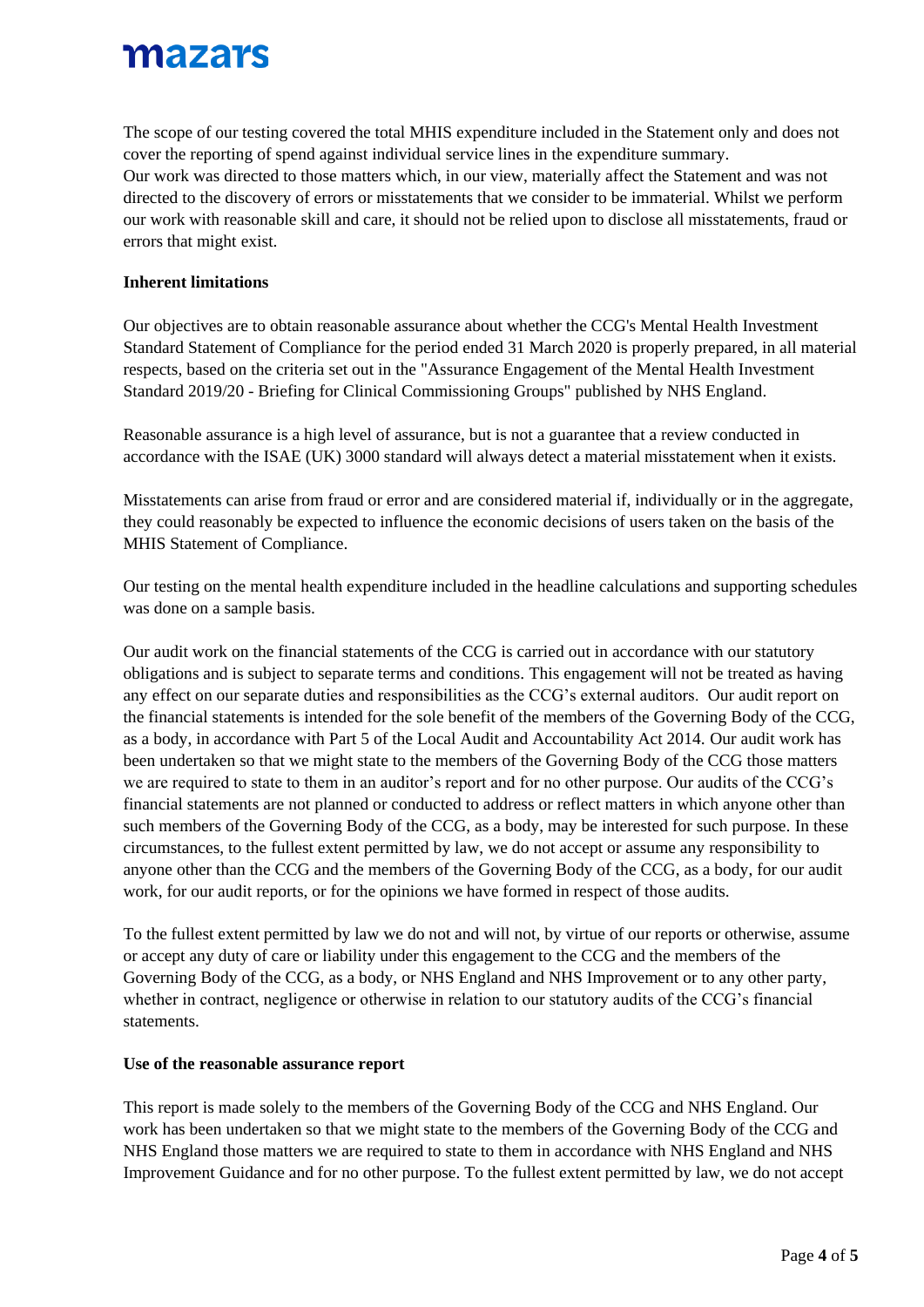or assume responsibility to anyone other than the Governing Body of the CCG, as a body, for our work, for this report, or for the opinions we have formed.

#### **Opinion**

#### **Qualified Conclusion**

Our conclusion has been formed on the basis of, and is subject to, the matters outlined in this report.

Except for Mental Health prescribing expenditure, in our opinion North East Lincolnshire CCG's Mental Health Investment Standard compliance statement has been properly prepared, in all material aspects, in accordance with the criteria set out in the Assurance Engagement of the Mental Health Investment Standard 2019/20 - Briefing for Clinical Commissioning Groups, guidance published by NHS England and NHS Improvement.

#### **Basis for Qualified Conclusion**

We have undertaken our review of the CCG's Statement of Compliance having regard to the criteria set out by NHS England and NHS Improvement in its Assurance Engagement of the Mental Health Investment Standard 2019/20 - Briefing for Clinical Commissioning Groups.

We have identified the following issues that indicate that the CCG's Statement of Compliance has not been properly prepared in accordance with NHS England and NHS Improvement's guidance:

Mental health prescribing spend (£1.129 million 2018/19, £1.065 million 2019/20). This is based on total prescribing spend for specific drugs related to mental health derived from NHS Business Services Authority (BSA) information. However, the CCG has not made an adjustment for multi-use drugs. We note that the CCG has adopted a consistent approach to last year.

In relation to the above 'except for' qualification, we draw attention to the margin for error in relation to the MHIS Statement of Compliance that the MHIS has been met. There is a difference between the increase that the CCG is required to make in mental health expenditure in 2019/20, based on its overall programme increase and the actual mental health expenditure included as the final position in the enclosure to this report. This means that if there were underlying errors in the 2018/19 or 2019/20 figures for mental health expenditure arising from the uncertainties where we have been unable to obtain assurance, these errors would need to exceed this amount to impact on the overall assertion that the MHIS has been met or has not been met

For and on behalf of Mazars LLP Mark Kirkham Partner 5 th Floor 3 Wellington Place Leeds LS1 4AP